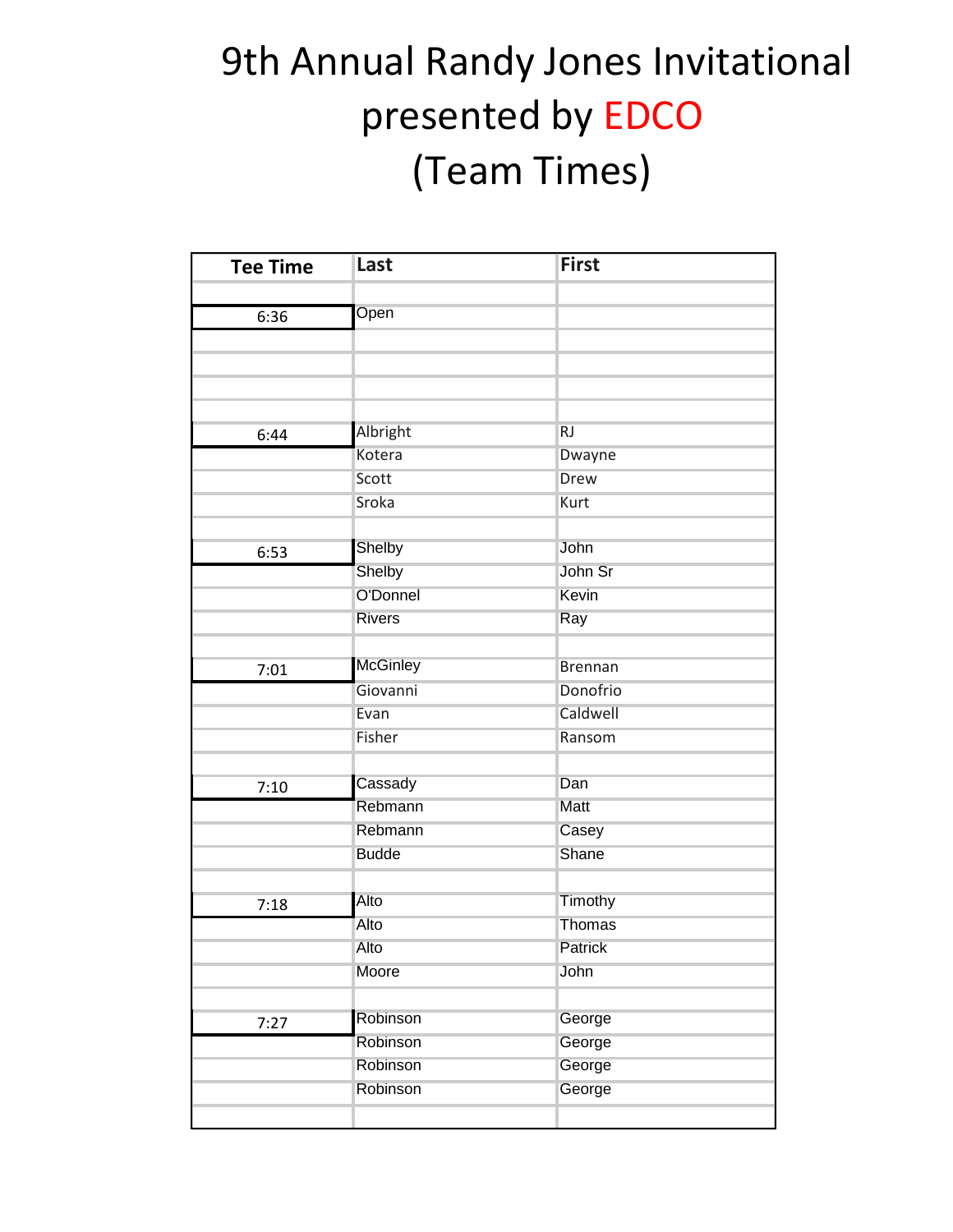| 7:35 | Frumusa   | Anthony      |  |
|------|-----------|--------------|--|
|      | Gross     | AI           |  |
|      | Gross     | Jason        |  |
|      | Sather    | Vance        |  |
|      |           |              |  |
|      |           |              |  |
|      |           |              |  |
| 7:44 | Filasky   | Christopher  |  |
|      | Kaffl     | Rob          |  |
|      | Kapsch    | Paul         |  |
|      | Van Oene  | Mark         |  |
|      |           |              |  |
| 7:52 | Belden    | Klayton      |  |
|      | Smith     | Sam          |  |
|      | Prida     | Rod          |  |
|      | Whitmore  | Lucas        |  |
|      |           |              |  |
| 8:01 | Open      |              |  |
|      |           |              |  |
|      |           |              |  |
|      |           |              |  |
|      |           |              |  |
| 8:09 | Ghodsi    | Sara         |  |
|      | Pelo      | Matt         |  |
|      | Pelo      | <b>Rich</b>  |  |
|      | Pelo      | <b>Scott</b> |  |
|      |           |              |  |
| 8:17 | Cave      | Joe          |  |
|      | Itkin     | Eugene       |  |
|      | McKellar  | Stefan       |  |
|      | Segall    | Cory         |  |
|      |           |              |  |
| 8:25 | Engstrom  | John         |  |
|      | Miller    | Joe          |  |
|      | McKerring | JD           |  |
|      | Delecce   | Giliano      |  |
|      |           |              |  |
|      |           |              |  |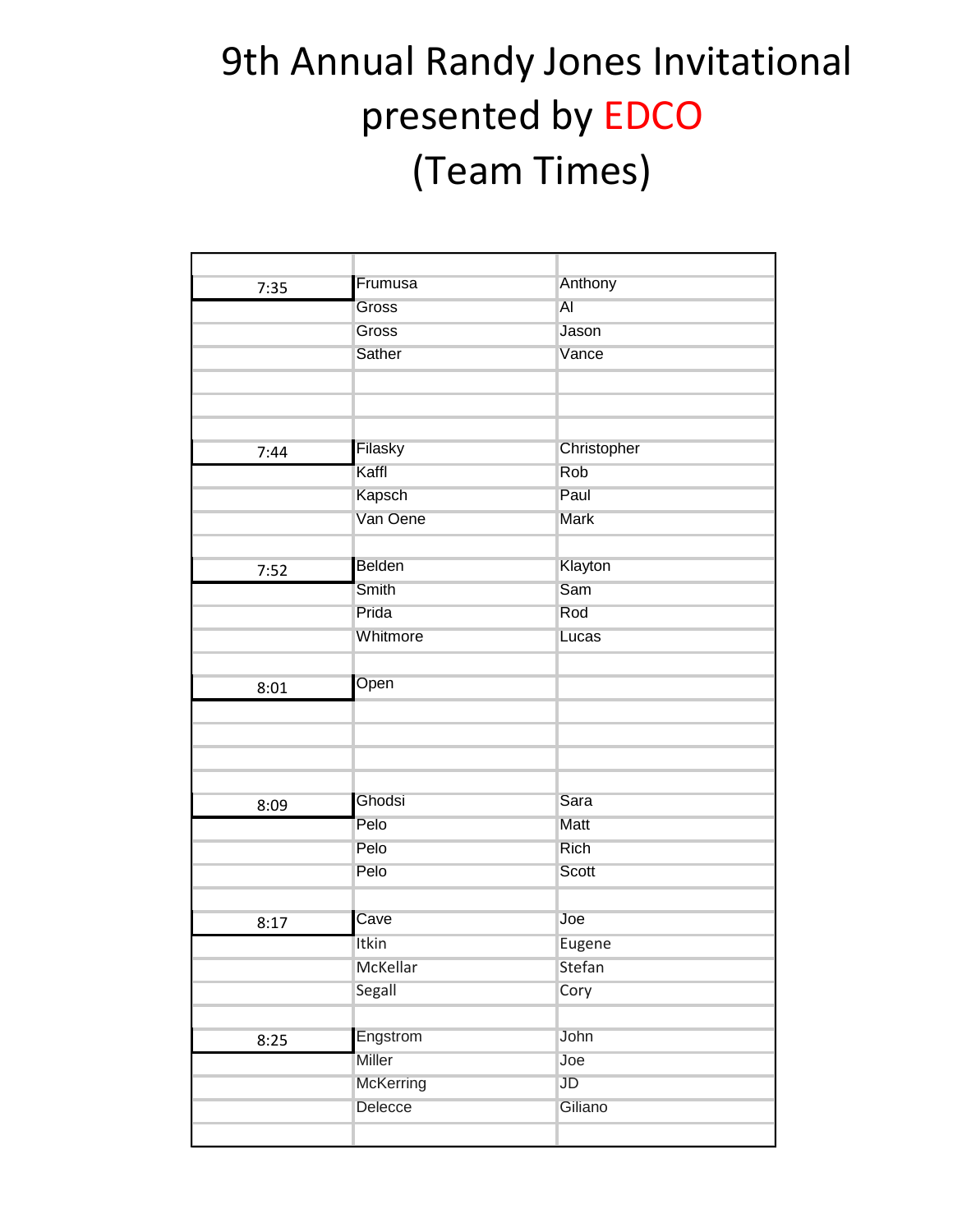| 8:43 | Gonzalez       | Danny          |  |
|------|----------------|----------------|--|
|      | Rymer          | Jonathan       |  |
|      | Alatorre       | Castro         |  |
|      | Nielson        | Rod            |  |
|      |                |                |  |
| 8:52 | <b>Muse</b>    | Justin         |  |
|      | Phoenix        | Justin         |  |
|      | Phoenix        | Daniel         |  |
|      | Vicaldo        | Robert         |  |
|      |                |                |  |
| 9:00 | Duncan         | <b>Buddy</b>   |  |
|      | Thurn          | Spencer        |  |
|      | Vogt           | <b>Brandon</b> |  |
|      | Zerboni        | Jeffrey        |  |
|      |                |                |  |
| 9:09 | Rudy           | Andrew         |  |
|      | Avarello       | <b>Jack</b>    |  |
|      | Saloner        | Daniel         |  |
|      | Silberstein    | Arturo         |  |
|      |                |                |  |
| 9:17 | <b>Justice</b> | Tim            |  |
|      | Medina         | Camille        |  |
|      | Olow           | Stefanie       |  |
|      | Warren         | Mark           |  |
|      |                |                |  |
| 9:26 | Orozco         | <b>Marcus</b>  |  |
|      | Cueva          | Theron         |  |
|      | Orozco         | Augustine      |  |
|      | Flores         | Carlisle       |  |
|      |                |                |  |
| 9:34 | <b>DuBois</b>  | Adam           |  |
|      | <b>Eckles</b>  | Joey           |  |
|      | Gold           | Jesse          |  |
|      | Slater         | Ryan           |  |
|      |                |                |  |
|      |                |                |  |
|      |                |                |  |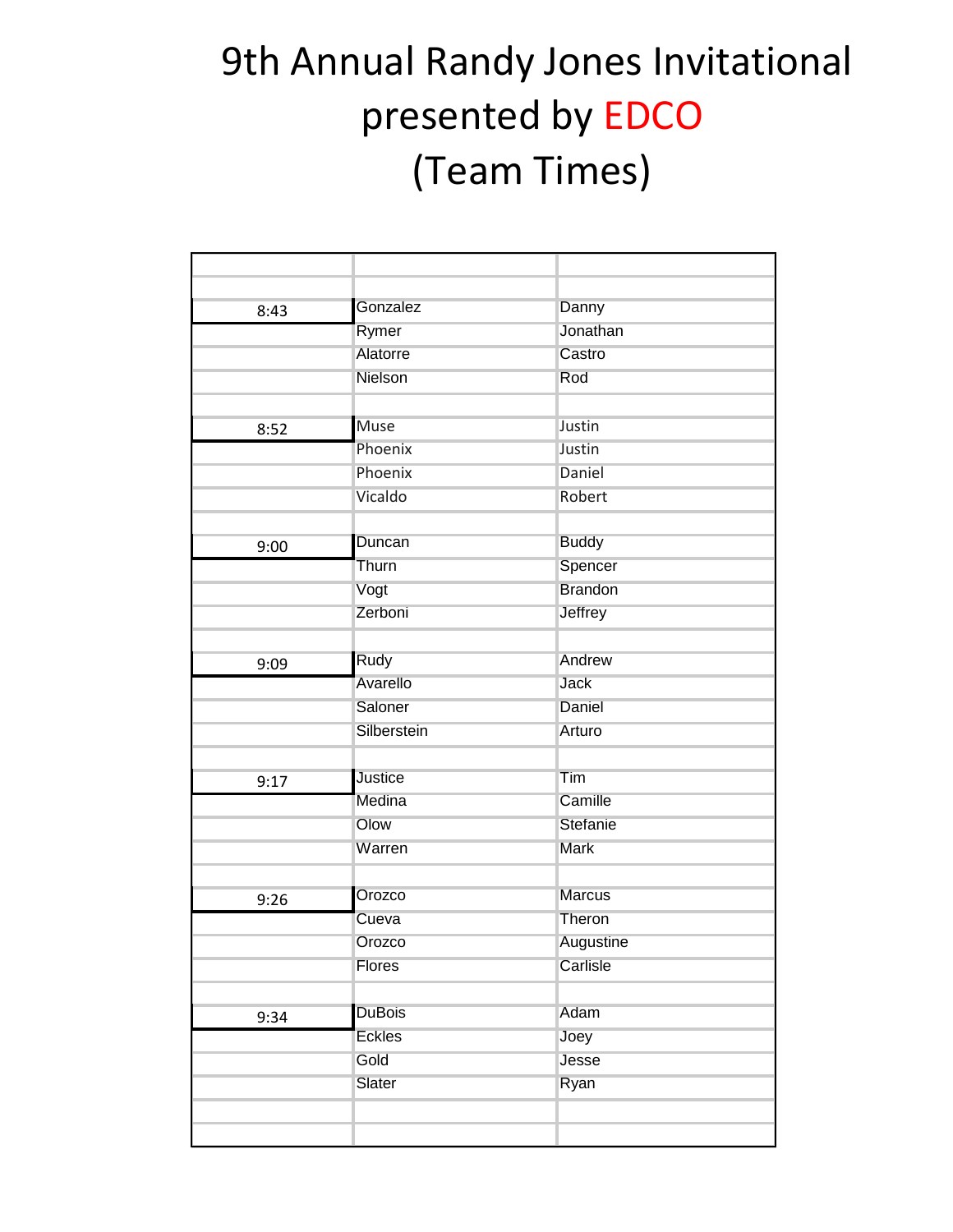| 9:43  | Snyder         | John       |  |
|-------|----------------|------------|--|
|       | Slane          | Mark       |  |
|       | <b>TBD</b>     | <b>TBD</b> |  |
|       | <b>TBD</b>     | <b>TBD</b> |  |
|       |                |            |  |
| 9:51  | Gallegos       | Carlos     |  |
|       | Gomez          | Leonard    |  |
|       | Lutes          | Xavier     |  |
|       | Plaza          | Gabe       |  |
|       |                |            |  |
| 10:00 | Anderson       | Joe        |  |
|       | Freeman        | Chris      |  |
|       | Rodgers        | Robert     |  |
|       | <b>Stacey</b>  | Kyle       |  |
|       |                |            |  |
| 10:08 | Cesare         | Jake       |  |
|       | Ernst          | Patrick    |  |
|       | McQueen        | Ryan       |  |
|       | <b>Morris</b>  | Tyler      |  |
|       |                |            |  |
| 10:17 | Fransz         | John       |  |
|       | Hollister      | Chad       |  |
|       | Parker         | Donnie     |  |
|       | Tamulis        | Kerry      |  |
|       |                |            |  |
| 10:25 | Cunningham     | Chris      |  |
|       | Garrity        | Frank      |  |
|       | Glenn          | Ray        |  |
|       | Kallesser      | Mark       |  |
|       |                |            |  |
| 10:34 | <b>Bennett</b> | Jason      |  |
|       | Kauffman       | Matt       |  |
|       | Cortes         | Kevin      |  |
|       | Kerbey         | Carson     |  |
|       |                |            |  |
|       |                |            |  |
|       |                |            |  |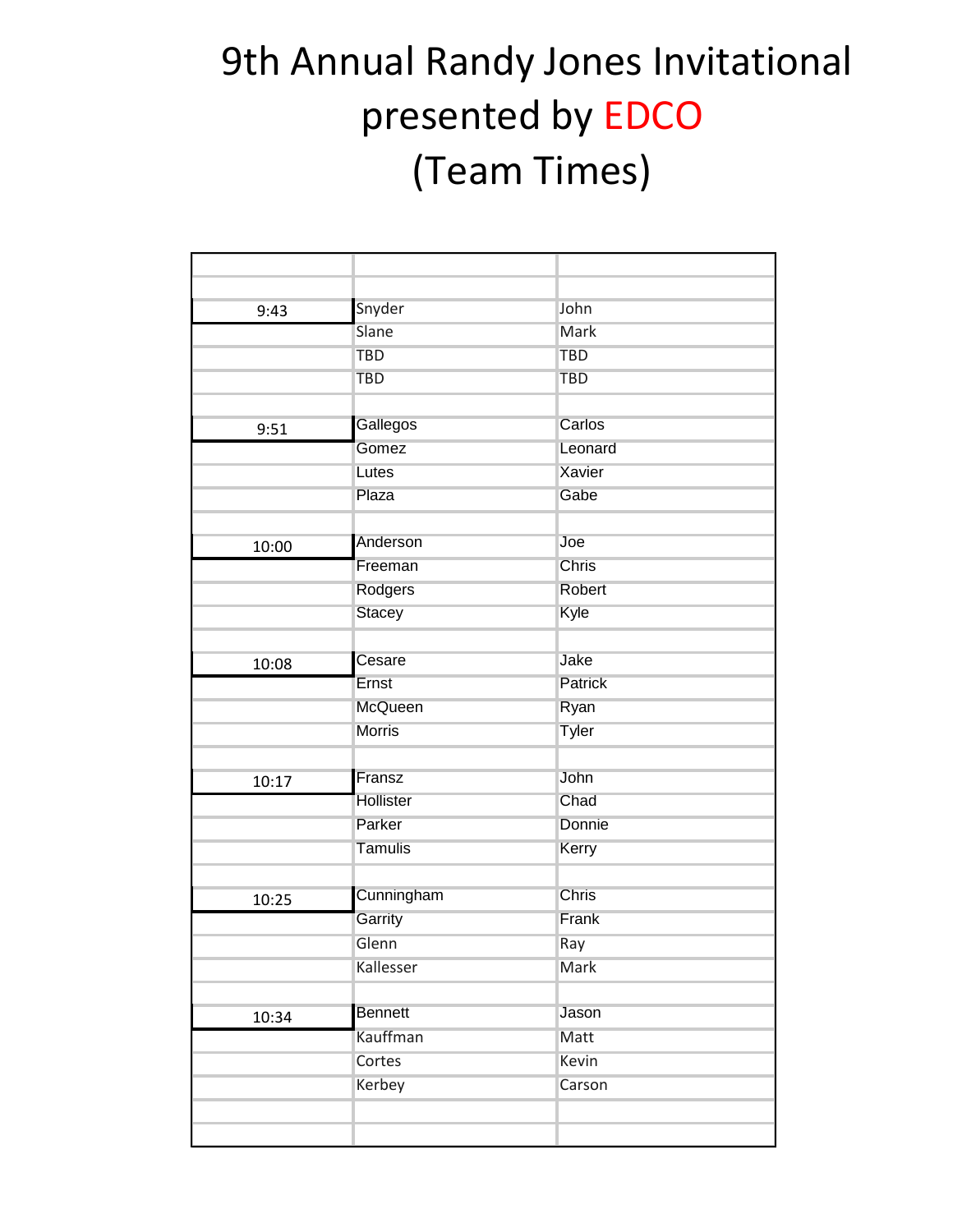| 10:42 | Joe            | Michael        |  |
|-------|----------------|----------------|--|
|       | Fascetti       | Phil           |  |
|       | Galleher       | Tyler          |  |
|       | Schweitzer     | Richard        |  |
|       |                |                |  |
| 10:51 | <b>Blalock</b> | <b>Brian</b>   |  |
|       | Perez          | Abraham        |  |
|       | Schoep         | Kevin          |  |
|       | Uzcategui      | Leo            |  |
|       |                |                |  |
| 10:59 | Fowler         | <b>Patrick</b> |  |
|       | Campbell       | Jeremy         |  |
|       | Franke         | Tyler          |  |
|       | Man            | Noah           |  |
|       |                |                |  |
| 11:08 | Archie         | <b>Jack</b>    |  |
|       | <b>Bochy</b>   | <b>Brett</b>   |  |
|       | <b>Brown</b>   | Zac            |  |
|       | <b>TBD</b>     | <b>TBD</b>     |  |
|       |                |                |  |
| 11:16 | Calderone      | <b>Issac</b>   |  |
|       | Qualkenbush    | IJ             |  |
|       | Rodriguez      | Victor         |  |
|       | Rodriguez      | Vic            |  |
|       |                |                |  |
| 11:25 | Lumsden        | <b>Nick</b>    |  |
|       | <b>Stevens</b> | Scott          |  |
|       | Wagner         | Joe            |  |
|       | Shaw           | Geoff          |  |
|       |                |                |  |
| 11:33 | <b>Torres</b>  | Armando        |  |
|       | Cline          | Cody           |  |
|       | Cline          | Kevin          |  |
|       | Monico         | Walter         |  |
|       | Monico         | Walter         |  |
|       |                |                |  |
|       |                |                |  |